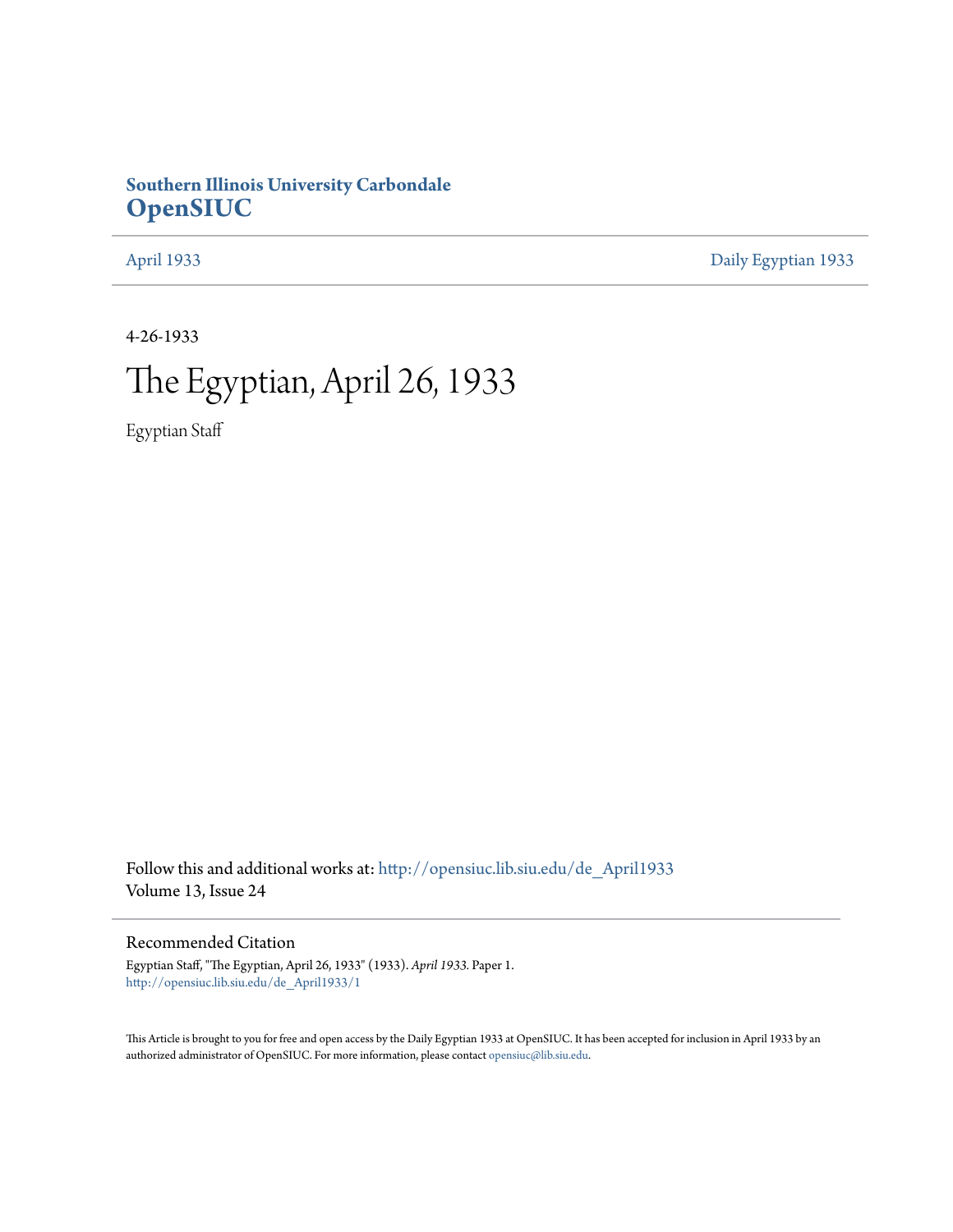

VOLUME XIII.

CARBONDALE, ILLINOIS, WEDNESDAY, APRIL 26, 1933

# **ZETETIC SOCIETY HOLDS TRYOUTS** FOR ANNUAL ENTERTAINMENT

## ROLES OF MOLNAR'S "THE , SWAN" ATTRACT A NUM-BER OF STUDENTS

In preparation for their annual spring play this year to be Ferenc Molnar's The Swan, the Zetetic Society confirme ! the selection of a cast last Wednesday As the arrangement now stands, it is:

Dr. Agi ................... Marc Green George .................... Hary Marberry .... Bill Etherton Arsene. Princess Beatrice, Elizabeth A. West<br>Alexandra A..... Jane Rose Whitley<br>Father Hyacinta .............. Will Adams Symphoro ............... Merjorie Brown Prince Albert Colonel Wunderlich, Rollo Winklem Col. Wunderlich, Eollo Winklemever Count Lutzen ....... Wesley Bovinet Roger Ohms Caesar  $\therefore$ Maria Domincia .... Louise Southall Maid James Street, Suit Countess Erdley Helen Bricker Ladies in Waiting Lillian Sistler,<br>Mary Ellen Woods, Mary Goseiniak

Lackeys: Robert Chapman, Raymond Wright

Borger, Karl Keifer.

Competition in the try-outs was unusually sharp this vear. Twentytwo students appeared in competition for the leading parts, and the juvenile characters, George Arsene, attracted eight apand plicants from the Allyn school.<br>Judges of the try-outs were: Mr. Seybert Turbyfill, Mr. T. B. F. Smith, Mrs. C. L. Peterson, Mr. Robert Faner, Mrs. O. H. Young, and Miss Julia Jonah.

Though the cast includes several people who have not appeared in S. (Continued on page 6)

Mu Tau Pi Pledges **Nine New Members** at Wednesday Meet

The members of Mu Tua Pi entertained with a tea last Wednesday and pledged nine new members to the fraternity. The names of the pledges include those of the students who have been prominent in campus journalism during the past year. They are: George Bradley, newly electe associated editor of the EGYPTIAN: Harrison Eaton, assistant business<br>manager of the EGYPTIAN; Margaret Hill, editor of the 1933 OBE-LISK; Rhoda Mae Baker, feature editor of the OBELISK; William Rushing, business manager of the<br>EGYPTIAN: Eileen McNeil, EGYP-TIAN star reporter, Elsie Strothman, organizations editor of the OBE-LISK; Aubrey Land, member of both<br>OBELISK and EGYPTIAN staffs; and Maurie Taylor, EGYPTIAN sports writer. The new members will serve a pledge term of about three weeks before induction into the fraternity.

afternoon at her apartment.



FLIZARETH ANN WEST a member of the Zetetic Society. will take the role of Princess Beatrice in "The Swan," to be presented May 31.

# ..... Earold Briley Council Apr sints Hitt ac Manager

In a special session last Thursday Marian Dill the Student Council completed the! personnel appointments and financial TIAN and OBELISK staffs. The staff and appointted Henry Hitt hus-Hussars: George Bradley, Raymond iness manager of the OBELISK.

In nominating Mr. Hitt, Dr. Keltivities on the campus have been so varied and distinctive as to merit special attention. He has been active in the Y. M. C. A., Strut and Fret, Chi Delta Chi fraternity, and was recently elected president of the Socratic society. The council was unanimous in agreeing that Mr. Hitt would further distinguish himself as business head of the OBELISK.

The problem of financial compenstation for the staff-heads of the tow student publications was worked out<br>in detail by the council. The following officers were allotted salaries:

EGYPTIAN Editor \$25 monthly. EGYPTIAN Business Manager, \$15 monthly. -

OBELISK Editor, \$25 monthly. Obelisk Business Manager, \$25 Art Students Enjoy early.

It was decided that compensation for the offices of EGYPTIAN Sports Editor and Student Athletic Manager should be discontinued for 1933-34.

# Annual Egyptian **Banquet** Closes Season of 1932-33

Twenty-three members and advisors\* of the EGYPTIAN staff were present ler's MOTHER. at the annual banquet held last Thursday evening at the picturesque Kuehle Chicken Farm located between Carbondale and Murphysboro. Dean George D. Wham was a guest<br>of the staff. In recognition of their commendable work as leaders of the publication during the past year, Miss Elma Trieb and Ray Heitman, retiring editor and business manager, were each presented with a gift. This Miss Esther Power will be hostess banquet, the last social gathering of<br>to the members of Mu Tau Pi this the staff this year, was immensely en-

joyed by everyone present.

# **ILLINAE DEFEATS FORUM TEAMS IN ANNUAL DEBATE**

WOMEN GAIN DECISION FOR FIRST TIME IN FOUR **YEARS** 

For the first time in four years the Illinae defeated the Forum in the en nual spring debates that were held Monday night. With the coaching of Miss Jonah, the women's club successfully met the men's organization on the question: "Resolved, That picketing in the coal fields should be abolished." and fuders again the deci ion of four to three in favor of the Illinae.

Following forensic custom, two dbates were carried on concurrently. of 1934 Year Book one in the Socratic hall and the other in the Zetetic hall. The team

Forum affirmative, Don were: were judges.

Constructive speeches were limited to fifteen minutes and the question debated was very timely, and the arguments and information set forth was equally pertinent. Affirmative teams attempted to show picketing is illegal and that it works a disadvant- last fall he again identified himself age on the owner, the producer and with the paper. the consumer. They quoted cases of disturbance that had received publicdisturbance that had received public- special writers are Aubrey Land.<br>ity through the papers. Negative Robert Chapman, Mary Grecialak. teams set forth their belief that pick- Margaret Hill, Pauline Hill, Pauline eting is constitutionally justified in the Bill of Rights and that there is ren, and Elmer Holshouser. Several no substitute for it. Their material of them have contributed to the paincluded letters from miners who had

 $(Continued on Page 6)$ 

# Whistler Original at **St. Louis Museum**

At six-thirty Sunday morning number of the members of tthe Art department under the supervision of Miss Gladys Williams, head of the department, took a bus trip to the St. Louis Art Museum. They were allowed the rare opportunity of en-<br>joying the original portrait of Whist-

The partrait is being displayed with a group of masterpieces that are later to be shown at the World's Fair in Chicago. It is, however, the only portrait of the entire collection that has been brought directly overseas from its home, the Louvre at Paris,<br>France. The rest of the collection was gathered from various sources up and illustrated his points with a in the United States. In addition to the visit at the Art

ing the architecture of St. Louis.

# **SOCRATS SELECT AUBREY LAND** FOR TITLE ROLE OF CLASSIC PLAY



AUBREY LAND will be the Passer-by in Jerome's play. "The Passing of the Third Floor Back," that the Socratic Society will produce June 1.

# Revisions in Staff of College Weekly Approved by Council

With the approval of the School Brummet and Harry Moss; negative, Council, Frances Noel and George Charlie Moore and John Stanfield; Bradley have been appointed associte arrangements for the 1933-34 EGYP- Illinae affirmative, Lois Snider and editors of the EGYPTIAN for the Melba Sanders; negative, Marjorie year of 1933-34. The editorial staff council placed official sanction on re- Womble and Eleanor Etherton. In is highly pleased with the selection, cent additions to the EGYPTIAN the Zetettic hall Dr. Thalman, Dr. for both the students are writers of Abbott, and Miss Madge Troutt act- unusual talent. Miss Noel, formerly ed as judges, and in the Socratic a student of the University of Missional, Mr. W. G. Cisne, Dr. O. B. souri, has had experience on the staffs souri, has had experience on the staffs logg emphasized the fact that his ac-1Young, and Miss Medeline Smith of the Carbondale Community High School publications and has served as a special writer for the EGYPTIAN during the past year. Mr. Bradley, prominent for his activity in the Ze tetic Society, wrote for the EGYP-TIAN when he attended S. I .T. C. several vears ago, and on reentering

Added to the tsaff as reporters and Sorgen, Dorothy Warman, Jesse Warper previously and a few have worked on campus pubilcations in other connections, but for the most part they are underclassmen who have distinguished themselves in rhetoric elasses

William Rushing, business manager, has made a similar revision in his staff. He has appointed Harrison Eaton to the position of assistant manager and added Joe Storment as advertising manager. Other positions in the business organization will remain the same.

# **Dramatic Society** to Conclude Year With Thursday Meet

At the meeting of Strut and Fret held last Thursday evening, Mr. Robert Faner concluded his series of lectures on dramatic coaching. In this speech he discussed character makedemonstration.

Tomorrow night, Miss Julia Jonah. Museum, the members of the Art sponsor of the society, will talk gendepartment spent some time in study- erally on dress rehearsal and the final performance of a play.

MANY STUDENTS REPORT IN **CONTEST FOR IFAD** 

In competition with almost thirty other students, Aubrey Land was selected for the leading role of the Socratic play, The Passing of the Third Floor Back. The entire cast, notified at a meeting of the society last Wednesday includes:

| Wright   Robert Finley           |
|----------------------------------|
| Christopher  Julian Axley        |
| Tompkins  Victor Goings          |
| Mrs. Tompkins  Rholla Mae Beker  |
|                                  |
|                                  |
|                                  |
| Mrs. Kite  Marguetite Lawreck    |
| Mrs. De Hooley  Frances Phillips |
| Stasia  Lois Wilson              |
|                                  |
| Passer-by  Aubrey Land           |

Although the Socratic play carries only one-half the number of characters that the Zetetic entertainment does, the try-outs attracted approximately as many students as did The Swan. Judges were Mrs. R. E. Gadske, Mrs. O. H. Young, and Miss Julia Jonah, women who have had much experience in college dramatics.

When the play was selected the directors were somewhat uncertain because of the difficulty of the roles, but the talent of the characters se lected seems to insre a successful<br>production. Mr. Land's theatrical appearances have not been frequent but they have been exceptionally good, as anyone who saw "The Donovan Affair" will remember. Rhoda Mae Baker, of course, ha consistently distinguished herself in college entertainments, and Victor Goings is (Continued on Page  $\epsilon$ )

**Registration Period** for Mid-Spring Term Will Close May 1

Students entering college at the mid-spring term may enroll any time not later than May 1. The usual increase in enrollment at this session is between two hundred-fifty and three hundred, and President Shryock expects a similar increase this year.

For the convenience of these new students, the following classes already in session will admit new members: Agriculture 120 and 103; Art 105; Botany 101; Commercial 101; English 341; History 335, 345, 111; Household Arts 120 and 207; Mathematics 110; Physical Education 103, 103A, 153; and 245; Physics 208; Astronomy 301; Health Education 202; and Zoology 105.

Those classes beginning at the midspring session are Chemistry 101: Economics 205; Education 210 and 325; English 101, 102, and 213; French 101; Geography 100 and 200; History 105, 110, 111, and 352; Household Arts 385; Mathematics<br>110; Astronomy 201 and 301; and Health Education 202.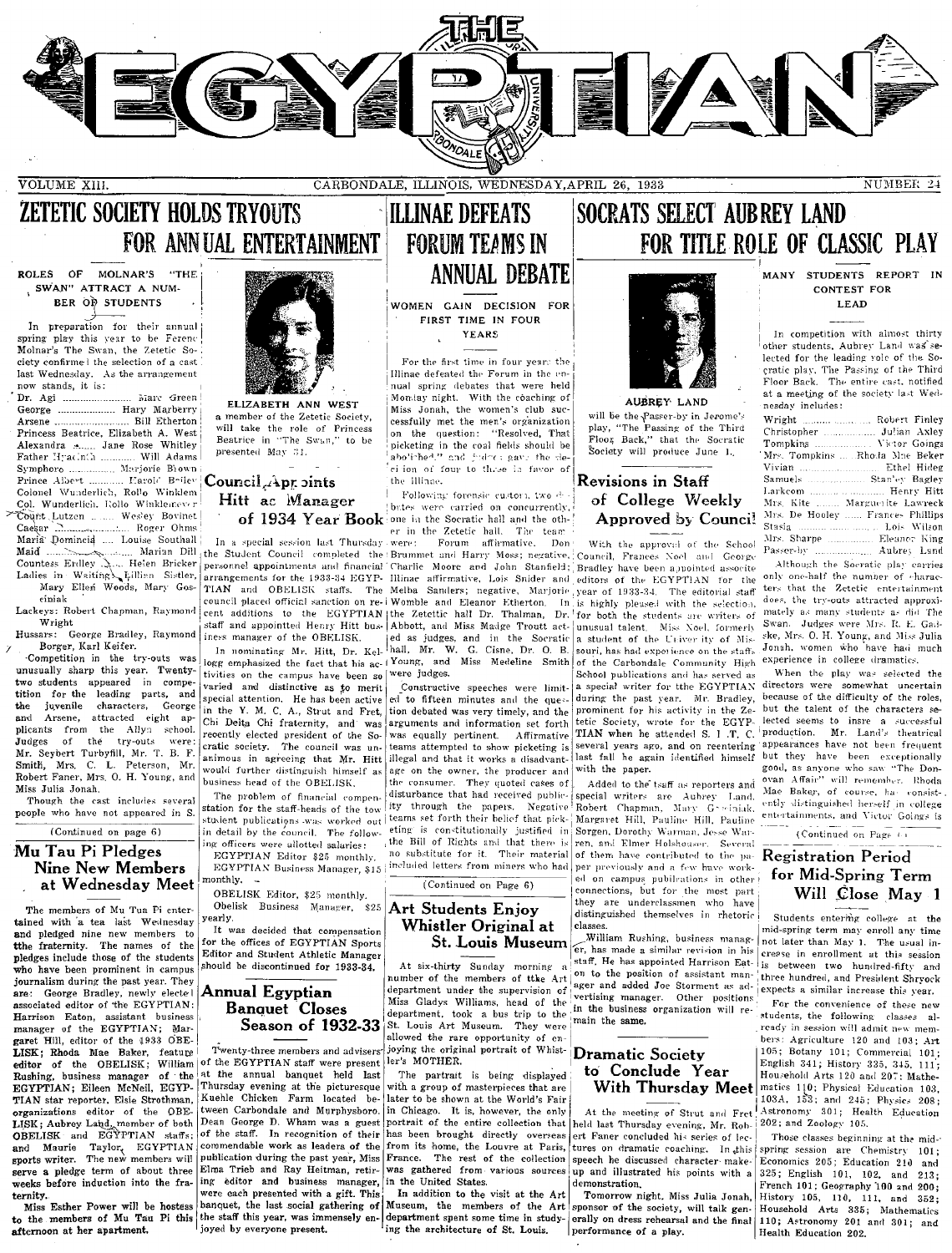PAGE TWO

# **DISTRICT CONTEST** OF HIGH SCHOOLS **TAKES PLACE HERE**

#### DU QUOIN AND GRANITE CITY PLACE IN DEBATES FRIDAY

The Southern District Intellectual Contest of the high schools of this part of Illinois was held at this college last Friday and Saturday. Under the supervision of Miss Mary Crawford of the English department, director of the meet, fourteen schools tetic Literary Society, for several the convention is held every three were represented, both in group pres- greats one of the most brilliant social since convenience is near every timed entations . and individual perform- ! functions of the college, was held least represented at the last two of these materials.

Woodriver, and Harrisburg.

scheduled for Friday, for which the judges were selected from the S. 1. T. C. faculty, including Dr. Thalman, Miss Baker, Dr. Beyer, Dr. Cramer, Mr. Pardee, Dr. Swartz, Mr. Ragsdale, and Mr. Nolen. In the final decision of debating, Du Quoin placed first and Granite City second.

The results of Saturday's contests in speech are as follows:

Dramatic Reading: Granite City, first; Du Quoin, second; judge, Mrs. O. B. Young.

Humorous Reading: West Frank-<br>
fort, first; Granite City, second,<br>
judge, Dr. Thelma Kellogg.

Oratorical Declamation: Du Qouin, ffirst; East St. Louis, second; judge, Mrs. Krappe.

Original Oratory: West Frankfort first; Granite City, second; judge, .Dr. Tenney.

Extemporaneous Speaking: East St. Louis, first; Mascoutah, second; first, Centralia; second; judge, Mr. judge, Mrs. Cramer.

Granite City and Du Quoin tied for first place for the school banner for high score in speech, while West houn. Frankfort placed second.

CARL GOWER

Debating was the only activity successful which has ever been given women's gymnasium. Chaperones included Miss Hilda<br>Stein, Mr. Robert D. Faner, Miss Frances Barbour, Mrs. Julia Chastaine, and Dr. R. A. Scott. The music was furnished by Oral Harris and

his orchestra. The dance was strictinvitational, and about twenty  $\overline{1}x$ couples were present.

The program given at last week's meeting of the society included a talk by Gasaway Bovinet on the Abbey Players, a cello solo by Margaret Wiswell, and a reading by Marjorie Brown.

one-act plays, giving first place to Woodriver and second place to Du Quoin.

In the department of music the results were listed thus:

Baritone Solo: Benton, first; Centralia, second; judge, Mr. Calhoun of Carbondale Community High School. West Frankfort, Tenor Solo:

Calhoun. Soprano Solo: Centralia, first;

Frankfort, second; judge, Mr. Cal-Contralto Solo: Centralia, first;

Miss Jonah served as judge for the West Frankfort, second; judge, Mr.

## MEN'S and BOYS' OUTFITTER  $\mathbf{a}$  and  $\mathbf{a}$  and  $\mathbf{a}$  and  $\mathbf{a}$

| "The Baron" Neckties, hand made  65c    |                  |
|-----------------------------------------|------------------|
| Athletic Track Suits, good quality  50c |                  |
| Sweat Shirts  60c-Sweat sox, wool  25c  |                  |
| : Dress Shirts, new styles              | $50c$ to $$1.00$ |

# **J. J. WINTERS**

# GORDON SILK HOSIERY 59c to \$1.35

A hosiery value in incomparable choice of very sheer or medium sheer chiffon with plain or picot-tops and reinforced feet. A full fashioned pure silk hosiery. A variety of new spring · shades in all sizes.

JOHNSON'S, Inc.

DO YOU WANT A JOB?

SPECIAL PRICE ON APPLICANT'S PICTURES

NEGATIVES FROM OBELISK \$2.00 per doz.

# **Rowe and Hueting**



THE EGYPTIAN

Athletic Association were sent last week as delegates of that organization to the national convention of the Athletic Conference of American<br>College Women, which was held in Austin, Texas, April 17-20. The delegates were Anna Ray Rowe of Irvington, freshman; and Virginia Hueting of Belleville, sophomore. The A. C. A. C. W. is the national con-

The annual spring prom of the Ze-ference of all college W. A. A.'s and ances; thus contestants were here Friday night at the Midland Hills conventions, having sent four girls from Finckneyville, Mounds City, Du Country club. Carl Gower, chair-Quoin, Nashville, Centralia, Carlyle, man of the dance committee, who in 1930. A report of the convention Benton, Mascoutah, West Frankfort, was assisted by Marjorie Brown, and will be given by the delegates at a Duron, nassourant west riammurt, was asseted by marjorie brown, and with the given by the delegates at a making the dance one of the most held this afternoon at 4:10 in the

# Commerce Club Chooses Lauder as New President

The Commerce Club held an election of officers at its regular meeting, Nash, Frederick Rand Rogers, and tast Thursday night. Those who president; Irene Graham, vice president; Mary Carter, secretary; Frank lin Plater, treasurer. Ruth Moss will serve as chairman of the social committee and Frank Lasater as chairman of the advertising committee. James Tanouary is transportation manager and Virginia Spiller is reporter. The new directors are Gordon Dodds, Wayne Hestland, Ray Hicks, Aileen McCue, Sevah Phemister, and Marion Allen.

The Commerce club elects its officers twice a term in order to give more of its members an opportunity to participate in the actual work of the club.

 $C<sub>alhoun</sub>$ 

Violin Solo: Benton, first; Centralia, second; judge, Mrs. Julia Chastaie.

Piano Solo: Centralia, first; Mascoutah, second; judge, Mrs. E. E. Matthes.

to Nashville. Carlyle received the anese style. award for Girls' Chorus B and for Mixed Chorus B.

was given to Centralia, while that for class B went to Carlyle.

### ANNOUNCEMENT

The EGYPTIAN requests that anyone who has a copy of the paper published February 8, 1933, turn it in at the EGYPTIAN office. The staff wishes to enter that number in a state press contest

Best equipped Watch and Jewelry Repair Shop in Southern Illinois at your service. Odd shaped watch crystals 50 cents; one day service and moderate prices on all work. S. S. MULLINS, JEWELER, located over Fox Drug Store.

Mrs. Dorothy Muzzey To Speak at National **Convention Today** 



### MRS. DOROTHY MUZZEY

Important recognition and honor were accorded Mrs. Dorothy M. Muzzey of the Women's Physical Education department when she was asked to speak at the convention of the National Physical Education Association this year. This convention probably the most important of the program of activities in national physical education, will be held in Louisville, Kentucky, April 26-29. It will be attended and addressed by many of the most important authorities in physical education in America, such as Dr. Jesse Fiering Williams, J.

Mrs. Muzzey's address will be delivered before a research session of the convention, held on Thursday. Her subject will be "The Group Progress of Colored and White Children in Learning Rhythmic Patterns." Her talk will be a review of her Masters' thesis, completed last summer at the University of Iowa. This study has attracted considerable attention because of the method of experimentation introduced by Mrs. Muzzey in her research.

# **Worship Program Given at Meeting** Has Japanese Basis

A worship program planned by Lois Davidson was given last night at there were over eighty girls in attendthe regular meeting of Y. W. C. A. The works of Kagawa, the Japanese philosopher, served as the theme of<br>the meeting. The Y.W.C.A.room The award for Orchestra B went was appropriately decorated in Jap-

The EGYPTIAN wishes to correct the statement made in a previous is-The school music banner, Class A, sue that cabinet members of Y. W. C. A. are appointed by the president. This was a misunderstanding, as they tion are instead elected by the preceeding cabinet.

# Sigma Sigma Sigma

The Alpha Nu chapter of Sigma Sigma Sigma celebrated Founders' Day with a banquet at the Roberts Hotel, Thrsday, April 20. The mothers and patronesses were guests and toasts were given which were dedicated to the National Social Service project of the sorority-the recent

rary. Toastmistress was Frances Matth- were pledged to the organization ews, and the Founders' Day chairman was Mary Isabelle Campbell. After the banquet the new officers were formally installed at the chapter house by the retiring president. Frances Matthews.

# UNIVERSITY SHOE SHOP Lowest Prices-Satisfaction Guaranteed

West of Campus

# **ANNUAL PLAY DAY TO BE SPONSORED** BY LOCAL W.A.A.

HIGH SCHOOLS OF VICINITY TO SEND DELEGATES TO MAY MEET

Although the slate set for the W.<br>A. A. "Play Day" is still a month off, plans have practically been completed .<br>for this annual event, and it is honed that the program for this year will be the most extensive yet given. The 'Play Day" is an annual event in the W. A. A. yearly program. This year Saturday, May 13, set aside for the entertainment of the high school girls of surrounding towns. A group of eight girls, with a faculty advisor, is<br>invited from each school. This year, forty-one schools were on the invitation list.

The girls are entertained throughout the day by a program of games and sports prepared and sponsored by the W. A. A. They are divided into eight teams, with one wirl from every school on each team. These teams compete throughout the day in the various contests, and are judged for rewards at the close of the program. Some of the features of the day's program are individual events such as baseball target, basketball throw for distance, dashes, and hop-step-and<br>jump. These will be run off in the morning, while in the afternoon, each team meets every other in volley ball and in bat-ball. Still another contest is that of the posture parade, in which the girl with the best posture s selected in each group. At noc

the girls will be entertained at Anthony Hall for luncheon. Here they enjoy a program of songs and speeches from representatives of the different schools. At the close of the day's rrogram awards are made to the winring individuals and teams.

Last year, even though many plans were spoiled by the rainy weather, ance, and a larger group is expected this year. The Play Day is under the supervision of Peg Wiswell as chairman. The program for the day is as follows:

9:00-9:30: Songs by the group led by W. A. A.

9:30-9:45: Get acquainted games. 9:45-10:00: Posture parade. 10:00-11:30: Individual competi-

11:30-1:00: Luncheon at Anthony Hali.

1:00-2:00: Stunts by all schools. 2:00-5:00: Volley ball and batball.

5:00: Presentation of awards and dismissal.

# New Members of Social Fraternity Informed of Rules

The Chi Delta Chi fraternity held dedication of the John Randolph lib- its regular meeting last Thursday evening. The eight new men who two weeks ago were informed of the customs and rules of the fraternity. A revision of the constitution as also discussed.

Two baseball teams have recently been organized to compete with the other campus teams.

The new pledges are: Don Mapes, Ray Waldron, Stanley Layman, Nor-Sparlin, Al Holman, and Bob Berry.

Jane Federer, alumna, was a guest at the Founders' Day banquet Thursday night.

CRAGG'S STUDIO Across from Methodist Church

Literary Club Prom **Brilliant Function** of Spring Season

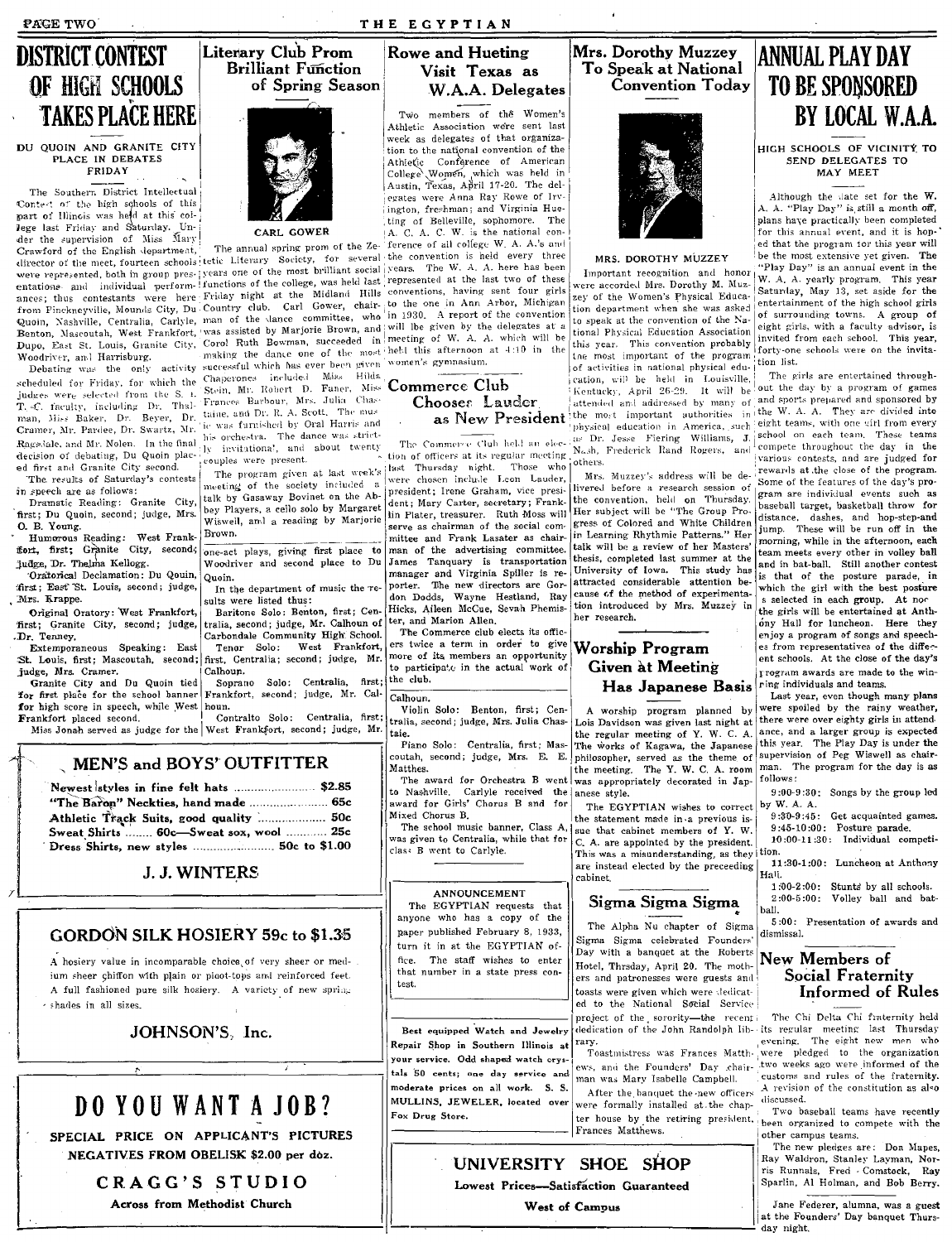Sharps and Flats

Some things are much talked of and some little. It is our business as<br>columnist to find, buy, or come by such information as will make the college weekly complete as a "news" sheet.

Recently We purchased at a heavy price some records from one of the<br>secretariat of "The Unholy Three." This record, although of doubtful veracity, is very interesting.

It seems that some time a few weeks ago on a stormy night (the records say) there was stoien from the door of the Delta Sig sorority house the bronze /name-plate. This simple plate with its three Greek letters was immediately and very greatly missed, but all clues led to naught in the search for the thieves. At last, however, communications were established with the bold fellows who gave the conditions with which the name plate would be returned.

They sent the letters exactly as kidnappers send notes demanding ransom, and they very carefully observed all the ethics in this matter. All correspondence was signed by the "Unholy Three." The stipulated "Unholy Three." The stipulated make-up. As for editorials, Mr. Lov-<br>terms were very harsh and definite.  $\frac{1}{1+t}$ terms were very harsh and definite.  $\begin{bmatrix}$  elette found them awfully trite.  $\begin{bmatrix} \mathbf{Max} & \mathbf{F} \end{bmatrix}$  **May Fete Will Not** Moreover, if the demands had not Most of them concerned spring,: May Fete WIII IVOL<br>been fulfilled to the letter, the name q hristmas, Thanksgiving, Keeping **Take Place This Year**<br>plate would have been lost forever. late would have been lost forever. The campus clean, and other com-<br>
The villainous abductors required monplace subjects."

where they would singly meet the instead of the content of the total news sear accord-<br>fate of being soundly kissed by each content " added Mr. I ovalidate in the statement given out by the<br>face of being soundly kissed by of the "Unholy Three." The place content," added Mr. Lovellette. i Women's Physical Education depart- Several faculty members and one<br>and the hour were annointed. This eecause of Mr. Lovelette's pre-iment recently. As a re and the hour were appointed. This Because of Mr. Lovelette's pre-, ment recently. As a result the new student of S. 1. T. C. are scheduled<br>and only this would bring back the vious experience with journalistic students will and only this would bring back the vious experience with journalistic students will miss one of the most to project to projects, his interest in his thesis is colorful events of the year's program

out to pay the ransom amid 'many extremely valuable. "My experience farewells and lamentations from the with the EGYPTIAN served as a crisolbing sorority sisters. Somewhere  $\begin{bmatrix} \text{wuc} & \text{wuc} & \text{uuc} & \text{uuc} & \text{uuc} & \text{uuc} & \text{uuc} & \text{uuc} & \text{uuc} & \text{uuc} & \text{uuc} & \text{uuc} & \text{uuc} & \text{uuc} & \text{uuc} & \text{uuc} & \text{uuc} & \text{uuc} & \text{uuc} & \text{uuc} & \text{uuc} & \text{uuc} & \text{uuc} & \text{uuc} & \text{uuc} & \text{$ Was paid in full to the "Unholy papers, especially of the larger Chi-l tion classes. It was chiefly of a mus- Dr. C. H. Cramer, who plays both Three" (who turned out to be five). cago schools," was Mr. Lovellette's ical, o Three (who turned out to be five). cago schools," was Mr. Lovellette's ical, or rather rhythmical nature, infield and outfield, will also be in

 $y_i^N$ ,  $\frac{1}{N}$  and  $\frac{1}{N}$  are that the Tri Sigs have gone in for landscape gardening. Either that o rthey have started a nursery or a Christmas tree farm. Or perhaps they are just in the Hhouse-beautiful" mood and the spring planting is expression of this bit of womanly, perennial passion.

the bleachers and shivered. At the tis are editor and business manager; both to the girls individually, and to basketball game we sat on the hard respectively. The engraving and the department itself. For this basketball game we sat on the hard respectively. The engraving and the department itself. For this That automatic machinery seems to seats and leaned back on imagination printing of the annual are being done reason, owing seats and leaned back on imagination printing of the annual are being done reason, owing to the financial situa- be the root of the present evil.<br>or somebody's knee. Now at the by the Indianapolis Engraving Com- tion, it from one event to the other. "Last  $\begin{bmatrix} 1 & 0 & 0 \\ 0 & 0 & 1 \end{bmatrix}$  which again be presented by the equation  $\begin{bmatrix} 1 & 0 & 0 \\ 0 & 1 & 0 \end{bmatrix}$  which again be presented by the vere-<br>call for the javelin" starts a mob of  $\begin{b$ call for the javelin" starts a mob of Yale University's Graduate Place- write, sponsor, and take part in the Technocracy has studied hard tramping fans en masse across ment Bureau, after making a survey May fore sch year. hard tramping fans en masse across ment Bureau, after making a survey May fete each year.<br>The field. "Last call for the high of the graduates of a certain class the field. "Last call for the high of the graduates of a certain class more of the more or less parallel this example:<br>jump" starts the stampede in the op-reveals that it will prove more profit. jump" starts the stampede in the op- reveals that it will prove more profit-<br>posite direction, and woe to him able in the lnog rn for college stu-<br>Three letters which George Wash- hour what in 1840 it took 3.000 hours imaginal state stamped in the op-reveals that it will prove more profit.<br>
posite direction, and wee to him able in the log rn for college stu-<br>
who is caught unawares and mid-field dents to go in for extra-curricular ingto during the rush. And after it is activities rather than spend many ary War period were presented to done and S. I. T. C. has won by an weary hours "cracking the books." Macalester College, St. Paul, Minneand ruefully rub our elbow-gouged figured oout that students at that are among the most valuable pieces home to study something.  $|$  yearly in term papers and quizes! States.

# Norman Lovellette Writes' Master's Thesis on H. S. Journalism Sharps and Flats<br>
Some things are much talked of Writes Master's Thesis (What Do You Think? The campus of  $\frac{1}{2}$  of Experiences on  $\frac{1}{2}$  FOR ANNUAL SPRING CONCERT<br>
columnist to find, buy, or come by on H, S. Journa

,A study of the tendencies in high school journalism in the state of compete in the Intellectual meet.<br>Illinois has been selected by Normal Five of these students were chos-Illinois has been selected by Normal Five of these students were chos-<br>Lovellette, former editor of the  $\epsilon$  en at random to answer the ques-Lovellette, former editor of the  $EGYPTIAN$  as the the subject of ihis thesis for his Master's degree. Mr. LoveHette, who graduated from S. I. T. C. last June is now enrolled in the graduate school at the University of Illinois. He hopes to receive his degree in education sometime in June.

As a basis for his study, Mr. Lov-<br>lette investigated more than  $125 \bigg|$  to go swimming in it."<br>Neva Bilderback (Ava): "I ellette investigated more than  $125$ copies of papers from private and public high schools throughout the state of Illinois. In making the study, Mr. Lovellette considered every phase of the newspaper from the financing to the editorial writ- $\int$  ing.

Mr. Lovelette discovered that humor and sports constitute seventy per cent· of the average high school paper, while advertising rarely ex-<br>ceeded ten per cent of the entire

terion in this work-a standard by which I could judge all high school

# What Do You Think?

S. I. T. C. was swarming"with high school students from various schools in the state who came to<br>compete in the Intellectual meet. tion, "What do you think of this college?"

Charles Wilson (Centralia): "I think it's quite nice. It has a  $\pi$  (pretty ca)npus and it's quite convenient. But they have awfully<br>cold and muddy football games. 1 think the pond is swell and  $\Gamma$ d like to go swimming in it."

think it's nice and well equipped." Elmo Bradley (Campbell Hill): "I think it's fairly good, the sur-

roundings are fairly nice and the buildings are pretty nice." Lena Hord (Carlyle): "I think

it's good. I'm coming down here next year." Bill Lutz (Mounds City): "I

think they ought to allow smoking on the campus. You do have quite nice literary halls, though."

than one per cent of the total news  $\lim_{n \to \infty}$  to a statement given out by the content," added Mr. Lovellette. (Women's Physical Education depart.) Several faculty members and one stolen name-plate) projects, his interest in his thesis is colorful events of the year's program aces of Carbonviale this season. Dr.<br>especially keen. He stated that his af- of heretofore.

nasium—and has included in its pro- Mr. Vincent Di Giovanna at third gram as many as three or four hund- base, while Louis Bertoni, student And the girls came home with the explanation.<br>
plate. types usually all the way from clown graduate of this college. Nothing else remains to be told or ox dances to interpretative and Despite the fact that bad weather<br>except the names of the girls, the **1933 Obelisk Ready** fairy dances. These were held to has thus far interfered with pra except the names of the girls, the 1933 Obelisk Ready fairy dances. These were held to- has thus Iar interfered with practice membership of the organization call. membership of the organization call-  $\overline{\text{cor}}$  gether by the thread of a story ed the "Unholy Three" and some  $\overline{\text{for Distribution on}}$ ed the "Unholy Three" and some for Distribution on which runs through the festival. Last meet strong competition by May 1.<br>highly humorous accounts of the Max 15 Save Editor year it was the dream of a little boy The Van N highly humorous accounts of the **May 15 Says Editor** year it was the dream of a little boy The Van Natta Aces are sponsor-<br>came their belta Sig girls when it and girl who fell fast as leady to the led by Carbondale mercha came their turn to face the test. But<br>that is entirely too much to tell. According to announcement from these characters. Dances to reprebut is entirely too much to tell.<br>And now in the annals of S. I. T. the staff of the 1933 Obelisk, the loope characters. Dances to repre-<br>And now in the annals of S. I. T. the staff of the 1933 Obelisk, the loope character And now in the annals of S. I. T. the staff of the 1933 Obelisk, the sent Robin Hood, Pandora's Box, the **APROPOS OF THE TIMES**<br>C. history let there be forever en joution about May 15.<br>Gingham Dog and the Calico Cat, the C. history let there be forever en-<br>
C. history let there be forever en-<br>
graved the words: "I am glad that I button about May 15.<br>
next for distribution and the contrary to an earlier report, the Pied Piper of Hamlin, an

vection. Under the four large sections  $\begin{bmatrix} \text{if } x_0 & \text{if } x_1, \text{if } x_2, \text{if } x_3, \text{if } x_4, \text{if } x_5, \text{if } x_6, \text{if } x_7, \text{if } x_7, \text{if } x_8, \text{if } x_7, \text{if } x_8, \text{if } x_9, \text{if } x_9, \text{if } x_9, \text{if } x_9, \text{if } x_9, \text{if } x_9, \text{if } x_9, \text{if$ 

will be approximately the same size the May pole dancee by the entire as the one last year, but it will be a simple a very effective finale.

At the football games we stood on  $\mu_{\text{Margaret}}$  Hill and Edward Cur- occasioned by some little expense, hence, we should the bleachers and shivered. At the tis are editor and business manager; hence, the principality and t or somebody's knee. Now at the  $\frac{1}{10}$  the Indianapolis Engraving Com- tion, it was thought best to abandon That employment reached its peak<br>track meets it is every man for him-  $\frac{1}{10}$  pany, Indianapolis, Indiana, track meets it is every man for him.  $\lceil$  pany, Indianapolis, Indiana, and the the program for this year. Never. in 1918, and production reached its self and may the biggest and speed. Hartford Printing Company. Spring-t self and may the biggest and speed- Hartford Printing Company, Spring- theless is is hoped that next year peak in 1929-two facts that in 1929-two facts that in 1929-two facts that mext year peak in 1929-two facts that mar include field, Illinois. The contract of the road to the end of things as they if the road to the end of things as they

done and S. I. T. C, has won by an weary hours "cracking the books." Macalester College, St. Paul, Minne-<br>uninteresting score we pause to re-<br>An enterprising reporter at Mac-sota by the founder of that college, uninteresting score we pause to re- An enterprising reporter at Mac- sota by the founder of that college, fleet upon our dust-powdered shoes alester College, St. Paul, Minn., has Reverend E. D. Neil. These letters sides, and wonder why we didn't stay college. use about  $1,332,450$  words of historical literature in the United

# Bess Hallagan Writes I COLLEGE BAND PRACTICES FOR ANNUAL ~RING CONCERT

Miss Gladys P. Williams is *in* receipt of a letter from Bess· Hallagan written from Montevideo, Uruguay where she is teaching in the Crandon Institute for Girls. Miss Hallagan, a former student here, sailed for South America in February. On the<br>trip south, she stopped at Rio, and

to quote from the letter, she states: "Our first stop was Rio-I had a wonderful day there. Two Britishers

who have lived in South America for several years took me everywhere. They knew the city-I even got to go to the top of the famous Sugar Loaf in a tiny cable car."

According to Miss HalJagan there are six teachers from the States while the lower gravies are taught by national teachers under supervision. "The national teachers are girls who are graduates of Crandon -mose of them are English-Uruguayans."

Although Miss Hallagan had received her appointment to the South American school last year, she was unable to leave until this year be-<br>cause of poor health.

# The samples discussive term of the campus clean, and other com-<br>that "ten rain and virgin maidens" in also discovered that slumning the annual May Festival held on Students, Faculty<br>be sent to a certain desolate place  $\frac{$

especially keen. He stated that his af- of heretofore.  $\begin{array}{c|c}\n\text{Kenneth} & \text{Van} & \text{Lente, who has won  
filiation with the EGYPTIAN was & This festival has been customarily the variation of hoine an excellent$ So one night the appointed ten set  $\left|\frac{e^{i\omega}}{1+\omega}\right|$  and  $\left|\frac{e^{i\omega}}{1+\omega}\right|$  is festival has been customarily in the EGYPTIAN was! This festival has been customarily is fermed to pay the reputation of being an excelle

1. That the group of engineers who<br>diffe. There are to be four main di-<br>life. There are to be four main different in a dimensional diffusion in a dimension of the past year and a half have<br>section. Under the four large se section. Under the four large sections May Queen elected by popular vote North America at Columbia Univers-<br>there will be fourteen sub-divisions of the girls in the festival. The girl ity allow only eighteen months for<br>wit with every phase of college life in the search of this honor last year was the present economic system to ex-<br>cluded in these divisions.<br>This ist? And that while this startling that while this startling that while this st It is thought that the 1933 Obelisk The festival always concluded with prediction seems to cause little alarm,<br>will be approximately the same size  $\frac{1}{2}$  and  $\frac{1}{2}$  Mey note denote by the entire if seismologists wer as the one last year, but it will be  $\begin{bmatrix} 1 & 0 & 0 \\ 0 & 0 & 0 \\ 0 & 0 & 0 \end{bmatrix}$  it will be group-a very effective finale. much more compact.<br>Margaret Hill and Edward Cur- occasioned by some little expanse hence, we should all probably be sub-

spring band concert. The traditional time of the concert is the Monday of commencement week, but at the present time the date for the spring festival has not been definitely decided.

Mr. Margrave has not definitely arranged the program but he states that it will contain a few of the compositions by the famous composer, Wagner.

Annuals usually have pjctures of the ten most popular co-eds. However, the University of Kentucky has a brand new one. They will publish the pictures of the ten most popular professors.

A SUPER-SMART *sport shoe* 



Thla beautiful sport shoe, made in either a black or brown, and white cal(d:.in, wing tip, *is* here for your inspection and approval. Come in today and try on this shoe in your size. It will add the final touch of smartness to your summor attire.

Mistit shoes invariably cause corns and callouses. Get a correct fit In your shoes and forget your feet. Friendly Five's wide variety of sizes and widths means that the

most difficult<br>foot can be fitted **SOME** with ease. Let us  $\sqrt{N}$  WIDTHS<br>prove that state- $\begin{pmatrix} N & W & \text{IDTHS} \\ \text{A} & \text{A} & \text{B} \end{pmatrix}$ prove that state-  $\left(\bigwedge_{STSS} A \bigwedge_{STSS} E\right)$ . FRIENDLY **\***\*\*\*

FIVE SHOES J., V. Walker

# SPONSLER SERVICE STATION<br>RED CROWN .and Red Crown Ethyl Gasoline, lio-Vis and Polarine Motor Oils-S. E. Corner Ill. Ave. & Walnut-Carbondale, Illinois. TELEPHONE 224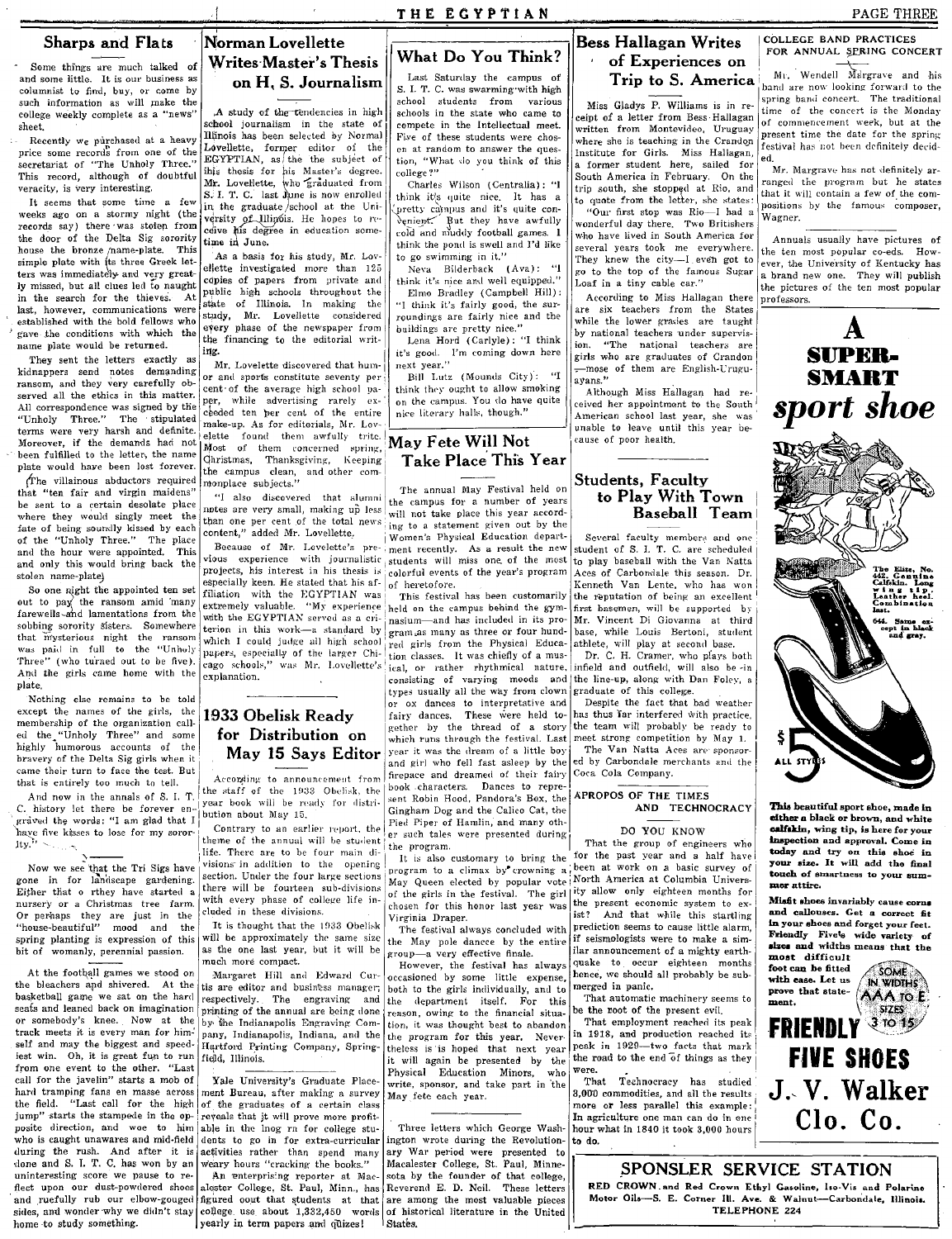#### PAGE FOUR

# THE EGYPTIAN



Entered as second class matter in the Carbondale Post Office under the Act of March 3, 1879.

|  | and the state of the state of                   |  |  |
|--|-------------------------------------------------|--|--|
|  |                                                 |  |  |
|  | Associate Editors  FRANCES NOEL, GEORGE BRADLEY |  |  |
|  |                                                 |  |  |
|  |                                                 |  |  |
|  |                                                 |  |  |
|  |                                                 |  |  |
|  |                                                 |  |  |
|  |                                                 |  |  |
|  |                                                 |  |  |
|  |                                                 |  |  |

## REPORTERS AND SPECIAL WRITERS

| Kelly Dunsmore |              | Maurie Taylor                 |  | Jane Rose Whitley |                  | Billy Gangle  |
|----------------|--------------|-------------------------------|--|-------------------|------------------|---------------|
| William Randle |              | Eileen McNiel - Jesse Warren  |  |                   | Elmer Holshouser |               |
| Aubrey Land    |              | Robert Chapman Mary Goscinial |  |                   |                  | Margaret Hill |
|                | Pauline Hill | Pauline Sorgen                |  |                   | Dorothy Warman   |               |

### **BUSINESS ORGANIZATION**

#### **CONCERNING POLICY**

That we, as the incoming editorial staff, shall do our best to maintain the standards the EGYPTIAN has reached during the past year is not at all unambitious. The management this year has been more efficient, the paper more generally interesting, and the writing more fluent than they have ever been previously. The weekly was absolutely a student journal, and it was progressive in its collegiate policies  $\frac{1}{4}$ s well as in its journalism.

We intend to continue the same policy, and with the adadvantage of time to develop further the best aspects of the paper. We shall aim to make the EGYPTIAN a vital factor in every student's college experience by carrying news of varied activities and by publishing contributions of personal opinion. We shall generally support all collegiate events in the making, but we will not be promiscuously eulogistic of them as past performances.

Journalistically, we shall attempt to recognize the best talent among students and thus to produce a paper worthy of the notable achievements of the college. We hope to make our news stories and our feature writing perthent and lively,<br>so that each edition of the EGYPTIAN represents skillful, unified work. If it is that, it should, as a matter of course, meet the satisfaction of the students.

#### REMEMBER YOUR SUGGESTION

-Jast week the EGYPTIAN put to a practical test the suggestions that have been made as to the distribution of the paper at different points in the Main building. It was found that such practice only serves to complicate the difficulties, because students are not observing enough to recognize a change.

The difficulties in distribution arise from congestion created by students in thoughtless haste. Until a practical solution is found, the EGYPTIAN must depend on thoughtfulness and pride of the students to make the delivery of papers an orderly affair.

#### PRACTICE TEACHING AND JOBS

Recently the Department of Practice Teaching has emphasized, in less public connections, the advantage of completing one's practice before one's last term in school. Technically, students are expected to take all their practice work in their final year, but besides adding to the general rush of their finishing year, this procedure works a practical hardship on those who expect to find positions.

In recommending students for teaching positions, the placement bureau makes consistent use of the bractice records. and high school principals and superintendents naturally take and mgn school philosphas and supermienteeils maturatry take<br>them as criteria of the applicants' abilities. It is a general<br>occurrence that one does his best practice teaching in his last<br>term of it, and if his third term vantages one should begin his practice in his junior year.



#### THE SPHINX KNOWS:

would know how to prescribe for speaker who is not present."

Polly Peterson wants a horse

whose tail she can crank.<br>Mu Tau Pi pledges are far too sophisticated in the ways of the world. Their first pledge duty revesled that.

Sigs who went down the railroad name plate came back with their and that they washed their mouths fifteen minutes or more. out with salt.

But the girls won at that. They made the boys unmask and now they know who did the "fell" deed. I wish just one whole Sphinx

Column could get in as written. Something darn complimentary

about Margaret Mifflin but she'll have to see me privately to learn it.

They don't like the "Public<br>Peaking" for a steady diet so now they have individual conferences once a week. (I guess those davs it's Private Peaking-or maybe Peek-a-boo.)

Sody Carter does Marion proud. He knows how to meet an embarrassing situation-he avoids it.

THE SPHINX WONDERS.

Who was the bottom man on the horse the day the tumbling

team gave their exhibition. Who went to the Karr house

narty. If the threatened duel has ever

been duelled. If anybody can tell Marc Green whether he has the lead in the

Zetetic play. He says he doesn't know because "I don't get to marry the girl."

How those seven busses full of commercial students are going to get around St. Louis. I guess the town will pick up its ears when it sees S. I. T. C. coming.

Why Cecil Goad admits so readily that he is a "wet blanket." Can it be he follows Dorothy Parker. "If they whisper false of you

Never trouble to deny.

If the words they say be true,

Weep and storm and swear they<br>lie."

Where the Junior-Senior Prom<br>will be held----if any.

Why S. I. T. C. students never learn any new "slang"; even Mrs. Krappe has commented on it.

Who is the girl who made flags for the Y. M. and Y. W. party and made the United States flag with red, white, and BLUE stripes. Dear Sphinx:

Your answer really won't make any difference because the deed is already done and the consequences suffered; but just what would you have without question when the word done if you had discovered when you | "pledge" is breathed. People are got out to the Zetetic dance the other night that you had on one white<br>slipper and one blue one? Given also that your date didn't have a car -you were a third couple in somebody's car-and that you didn't know the other two couples very well.

I just want to know if I did the right thing. I toughed it out. **B. L. H.** 

Dear B. L. H.: You did, and I'm proud of you.

# Mrs. E. D. Barnes **Suggests Corn for** Students' Diet

A suggested remedy for our economic ills is to produce what we consume in a given locality. We might well learn to consume what is so widely grown in Illinois, namely, corn While corn is far more nu-Speaking of poise, Mr. Shryock tritious than the refined cornmeal or has it. I bet not even Emily Post breakfast cereals, when cooked it has a better flavor than hominy and it one's actions "on introducing a loses very little starch in cooking.

How too Cook Whole Corin<br>Soak 1 part of shelled corn (yel-

low) in 3 parts water, or enough to cover well, overnight. Drain off this and add as much fresh water as was added to the unsoaked corn. Cook five hours in a double boiler or sit-Reports have it that ten Delta ting in a pan of hot water. When cooked add from 1 1-2 to 2 teasnoons track in order to redeem their of salt for each cup of corn originally started with (salt prevents swellinstick not smeared but streaked ling if added at the beginning). Cook

By carefully planning a large amount of corn can be cooked at one time, thus reducing the fuel cost and this can be kept in a cool place and used in a variety of ways without tiring of it. For example, from one cooking of corn, fluffy cooked corn might be served one meal, corn and tomato chowder another, with apple and corn salad a third meal, or buttered corn and meal commeal loaf another and salad another.

Recipes for cooking corn follow: **Buttered** Corn

Drain off the water in which whole corn was cooked. Season with butter or other fat. Serve as a vegetable with a meat or a meat substitute dish.

Fluffy Cooked Corn (Serves Four to Six Persons)

Run cooked whole corn through food grinder. Reheat, season with butter and pepper. Pile loosely in the center of a platter and arrange cakes of sausage and baked apples around the edge. Serve with sausage gravy.

Corn-Meat Loaf (Serves Six Persons) 1 nound ground heef.

- small piece fat pork.
- teaspoon minded onion.
- 1-4 teaspoon of pepper.
- 1-2 tablespoon of salt. 1 cup ground cooked corn.
- 2 tablespoons of milk.

Mix and bake as for any meat loaf. Serve with gravy or white

- sauce
	- Corn Casserble (Serves Six) 1-2 pounds of cubed lean meat.
	- 3 tablespoons of flour.
	- 2 tablespoons of fat.
	- 1 teaspoon of salt.

3 cuns of cooked corn '(or hominy.)

Flour the meat cubes and brown in fat. Cover with water and cook very slowly one hour. Add the corn

But did you act self-conscious? I hope not. You should have torn some fancy ribbons off of something or other, pinned them on the front of you in a prominent place, and explained your vari-colored fratgear by the fact that you were a pledge to some outfit or other. Such stories just too polite to ask any questions, ou know. It's sort of like admitin" that you have a great aunt vho's a kleptomaniac or a grandfath- Serve in a soup bowl with crackers er on the school board. I recommend it heartily to get you

or anybody else out of any kind of a fix you may get in.

The Subinx. P. S.: That is, unless you're a senior. If so, the phrase, "job hunting" will prove even more effective.

# **Chapel Notes**

Monday the orchestra offered "Nocturne and Morning Hymn of Praise" from the familiar Atlantis Suite. working up a nice climax with the aid of the brass and the tympani. The second number wa, very appropriately, Grieg's "To Spring." The woodwinds were sadly out of tune in a few places, but this defect was more than atoned for by the broad, singing melody admirably played by the strings.

Tuesday witnessed the nine hundred and sixty-fifth destroying of Atlantis, but the orchestra did the usual thorough job, the trombones and trumpets being most active participants. The second number of the suite was also presented-"A Court Function"-a stealy gavotte in the ancient style, full of rhythmic and melodic grace. The celli performed well in the sonorous melody of the trio

After the orchestra had opened Thursday's program with the stirring march, "Soldiers of Fortune," Vincent Di Giovanna's crack gymnastic team gave its final exhibition of the season, which included several varleties of tumbling, leaping, and work on the parallel bars. Every man performed with confidence and precision assisted by Clyde Maddox the clown of the outfit, and by Paul Reeder, the very able pianist.

The band was received with great enthusiasm on Friday, playing, in addition to a pair of rollicking marches, Wagner's "Rienzi Overture," in commemoration of the fiftieth anniversary of the death of that immortal composer of opera. The woodwinds missed badly in places, but the score is a hard one, and the effect of the rendition as a whole was good, the climax being especially well done.

and bake in a covered dish in a moderate oven until well heated. Baked Italian Corn and Egg (Serve

## Six Persons)

- 2-1-2 cups of canned tomatoes,
- 2 teaspoons salt.
- 1 small chopped onion.
- 1 tablespoon fat.
- 1 tablespoon flour.
- 2 cups ground cooked corn.
- 6 hard-cooked eggs.
- 1-2 cup, bread crumbs

Make a sauce of the tomatoes, fat, flour and seasonings. Place a layer of ground corn in the baking dish, then a layer of slices of egg, then some tomato sauce, and repeat. Cover with crumbs and hake in a moderate oven until brown on top.

Corn and Tomato Chowder (Serves Six to Eight Persons)

- 3 strips of bacon, cut up fine
- 1 small chopped onion.
- 3 tablespoons green pepper, diced.

1-2 cup diced carrot or cabbage. 2 cups whole or ground cooked corn.

- $1-1-2$  cup or milk.
- 2 cups canned tomatoes.
- 1 teaspoon salt.

Fry the bacon and onion, add vegetables and a small amount of water. Boil very slowly until tender. Add the corn and milk, and heat. Add the tomatoes just before serving. or toast. This dish is a meal in itself, Corn and Apple Salad (Serves Four Persons)

1 diced apple.

carrot.)

1-3 cup salad dressing.

1-2 cup whole cooked corn. 1-2 cup shredded raw cabbage (or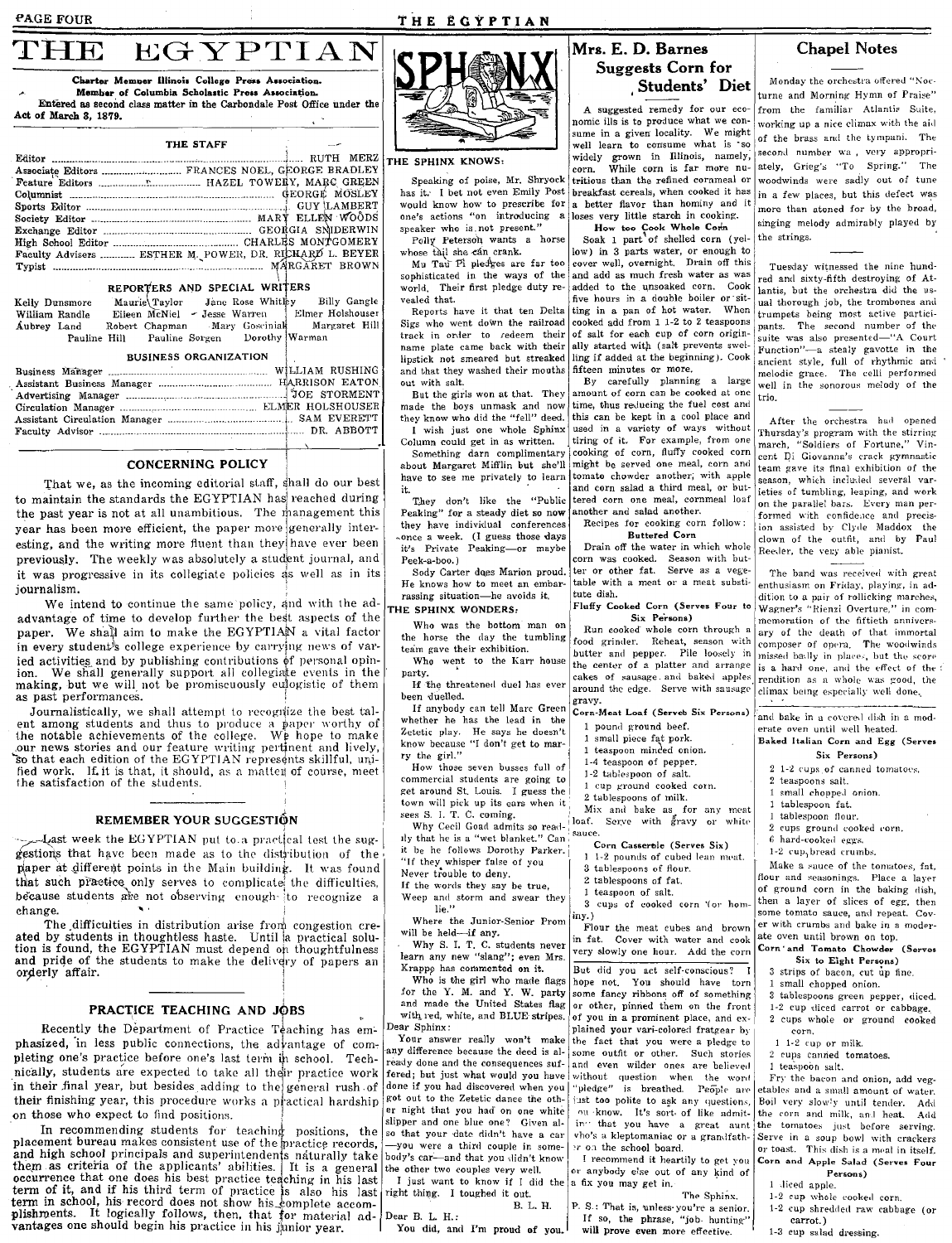# **SOUTHERN GAINS** AN EASY VICTORY **OVER CAPE TEAM**

S. I. T. C. RUNS HIGH SCORE IN FIRST HOME **MEET** 

The Carbondale Teachers won an anexpectedly easy victory over the Cape Giranleau Teachers last Wednesday, 95<sup>1</sup>2-35<sup>1</sup>2 in the first home meet this season.

With Pierce out of the broad jump it was expected that the Indians would stay within striking distance<br>throughout the meet, but several upsets occurred. Devor beat out Nieman, Cape's crack sprinter, in the 100 yard dash and nosed out Hubbard of Cape in the 220 low hurdle event to win two first places. Stotlar surprised everyone by broad jumping 21 feet 11'2 inches to edge Nieman out of first place by 12 inch.

Three dual meet records for Cape and Carbondale took a tumble. Two of the new records are better than Harry Bauder of Christopher tossed himself into two of the records. when he sailed the discus 136 feet 11<sup>1</sup>2 inches for a new dual all-time record, breaking Gene Bricker's old record of 136 feet 11 inches. He also broke his own mark of 4 feet 8 inches in dual records and that of ex-Captain Martin's state and all-time record of 42 feet 2% inches. When he got his best heave of 42 feet 11 inches. Bauder has put the shot more than 45 feet in practice.

The third dual meet record was broken when Bob Reeves leaped over the bar at 6 feet 1/4 inch. This mark betters that of six feet set by Watson two years ago. Reeves also holds the State Teachers' college record and an all-time record here of 6 feet 1% inches.

Brown took the javelin at 181 feet 7 inches, but got one mark better than 190 feet but fouled when his fingers touched the board. His best Feirich was appointed the season's all-time mark in a meet-193 feet 8 inches was made at Cape Girardeau

but he shows promise of breaking Jim Reed's half-mile mark. He also T, N. T.; 2 Woodcutters; 3, Flying performed in great fashion when call-<br>
Dutchmen; 4, Chi Delta Chi (team<br>
ad on to carry the baton in the relay B); 5, Knot Holers; 6, House of don to carry the baton in the relay his was the fastest quarter. Kuehn Roar. of Carbondale and Lemme finished second and third in the half-mile and the Maroons registered a slam in this event.

A rather slow quarter was won by Tripp, another freshman, from West Frankfort, who beat out Captain Davidson by a small margin. Both had been fouled.

ley came back to tie with Tullis for League-Tuesday. first place in the pole vault. At 11 feet, Henry divided third place with Brown, Carbondale, second; Tinnen, Sensenney of Cape. \Cole copped second and third in the high and broad jump respectively.

High point honors were shared by Devor and Bauder of Carbondale 10.<sup>B</sup>. and Ferguson of Cape. Each carried two first places away, which counted 11 points.

### SUMMARY

440 yard dash: Tripp, Carbondale, dale, first; Kuehn, Carbondale, secfirst, Davidson, Carbondale; second, ond; Lemme, Carbondale, third. Time

 $2:08.2.$ Dalton, Cape, third. Shot: Bauder, Carbondale, first; Discus: Bauder, Carbondale, first; 3:35.5.



THE EGYPTIAN

Reeves holds the state high jump record; Brown, the javelin record; Bauder the discus and shot put records, and Pierce is tied with Wright and McLaughlin for the 100 yard high mark. Captain Davidson has not yet hit his stride, but will give the best of them competition in the 440 later this season. "Pud" Smith has been tossing the javelin for Coach Lingle for three seasons. He has a ways been a consistent point getter and usually places second to "Hippo" Brown. Reeves, Brown, and Bauder attended the Kansas relays last Friday and Saturday.

# **Baseball Leagues** Begin Season of **Intramural Games**

Last week the Southern Teachers intramural baseball season got under way. The twelve teams competing are divided into two leagues, the American and the National. James tournament manager. The teams in inches was made at Cape Girardeau be leagues are: the American<br>
last year.<br>
Lengues 1, Dirty Dozen; 2, Grey-<br>
Lemons, a freshman, took the half hounds; 3, Chi Delta Chi; 4, Spirit<br>
mile in 2:08.2—a rather slow pace, of '76 Blue Boys; the National League: 1,

The season's schedule is as follows: April 24-28: 5 vs. 4; 2 vs. 6; 3 vs.

 $\mathbf{1}$ 

May 8-12: 2 vs. 3: 1 vs. 5: 4 vs. 6. May  $15-19:3$  vs. 6; 1 vs. 4; 2 vs. 5. May 22-26: Second place in the American League vs. second place in the National League-Monday.<br>First place in the American

After a hard week at Normal, Stan- League vs. first place in the National

Brown, Carooniane, Second, Limesi, Cape, third, Distance 42 feet, 11 in.<br>100 yard dash: Devor, Carbon-<br>3. The first; Pierce, Carbondale, second; Niemann, Cape, third. Time

120 high hurdles: Hubbard, Cape, first; Mings, Carbondale, second; Knash, Carbondale, third. Time 16.2.

Pole Vault: Tullis and Stanley, SUMMARY Carbondale, tied for first; Henry,<br>
Mile: Ferguson, Cape, first; Lem-<br>
Carbondale, tied for first; Henry,<br>
Mile: Ferguson, Cape, first; Lem-<br>
Carbondale, and Sensenner, Cape, tied<br>
bondale, third. Time 4:48.4.<br>
880

S.I.T.C. TENNIS SEASON OPENS WITH CAPE MATCH PLANNED

The tennis season for S. I. T. C. has officially opened with Stephens and Springer, last year's Little Nineteen champions, back again to represent this college. They were supported by Hisks, Myers, Farlow, and Syfert.

The players have been training under the coaching of Captain Stephens. Although bad weather has interfered with their practice, the outlook is promising for a good strong group of recqueteers.  $The$ schedule has not been definitely arranged, but the first match was listed with Cape Girardeau yesterday afternoon.

Hubbard, Cape, second; Bricker, Carbondale, third. Distance 136 feet 11 1/2 inches. (A new dual and teachers college record.)

220 yard dash: Niemann, Cape, first; Travelstead, Carbondale, second; Tinnen, Cape, third. Time 23.6. Javelin: Brown, Carbondale, first; Smith, Carbondale, second; Fegley, Carbondale, third. Distance 181 feet 7 inches.

Two mile: Ferguson, Cape, first: Wiggins, Carbondale, second; Es-51.2

High jump: Reeves, Carbondale, first; Cole, Carbondale, second; Tinnen, Cape, third. Height 6 feet <sup>12</sup> in. 220 low hurdles: Devor, Carbondale, first; Hubbard, Cape, second; Senseney, Cape, third. Time 26.7.

Running broad jump: Stotlar,<br>Carbondale, first; Niemann, Cape, second; Cole, Carbondale, third. Distance 21 feet 111/2 inches.

Relay won by Carbondale (Knash, Lemons, Tripp, Davidson). Time

### CORRECTION

Because of the erroneous head line in last week's EGYPTIAN stating that Parran of Southern won in the 100 yard dash over Johnson of Old Normal the EGYP-TIAN wishes to offer an apology to Jimmy Johnson and Old Normal. Although the heading was as stated it was evident in the story following that it was Johnson and not Parran that won the 100 yard dash at Normal. Parran placed second. It is to be remembered that Johnson is one of the world's fastest sprinters.

Reeve's Grocery **ACROSS FROM CAMPUS** 

Strawberry, Raspberry and Cherry Preserves ................ 10c Apple Butter ........................... 10c Vegetable Boiled Dinner,<br>No. 2 <sup>32</sup> Can .................

........ 10-Early June Peas, No. 2 can.... 10c Turnip Greens, No. 2 Can .... 10c Peaches, No. 1 can  $... 10c$ Pork Cutiets, small, lean and tender per lb. ..........  $15c$ 

Cakes, Pastry, Candy, All Kinds

# Carbondale Team to Meet McKendree Friday Afternoon

The Maroon track men will meet the McKendree Bearcats on the local field on Friday, April 28. Last year the local team won from the Bearcats by a score of 9914-3116. Mc-Kendree recently took a squadnPshrh Kendree recently took a sound trouncing at the hands of Washington University, but that defeat does not necessarily indicate that the visitors lack power.

Grauchalla is McKendree's outstanding performer and puts the shot, javelin, discus and high jump. His best mark in the discus in intramural track meet was 116 feet. His usual spin is around 124 feet. Grauchalla tossed the spear 155 feet. His usual mark in the shot is 42 feet. In view of the fact that these marks were made in pre-season the big Grauchalla should be improved considerably Friday.

Nattsas and Fulkerson seem to be the best of the sprint men. Carithes time is not extraordinary, but he will afford the locals competition unless they improve.

Spudich has been vaulting botter than eleven feet and will give the Maroons something to worry about.

Bradham, former backfield man for the Maroon football team will perform for the Bearcats. His specialty is the sprints.

**GOLD FISH, TADPOLES JAPANESE SNAILS** 

Buzbee, The Florist.

West of Campus

# HOSIERY

**Newest Colors** All Sizes Chiffon and

Service

**Pure Thread Silk** full fashioned

 $49c$ 

**ZWICK'S** 

**LADIES' STORE** "Store of Personal Service"

KUEHLE CHICKEN FARM

"We Serve Good Things to Eat"

Two Miles South of the Egg Laying Contest on the Murphysboro Road

Phone Murphysboro 3600-1-2